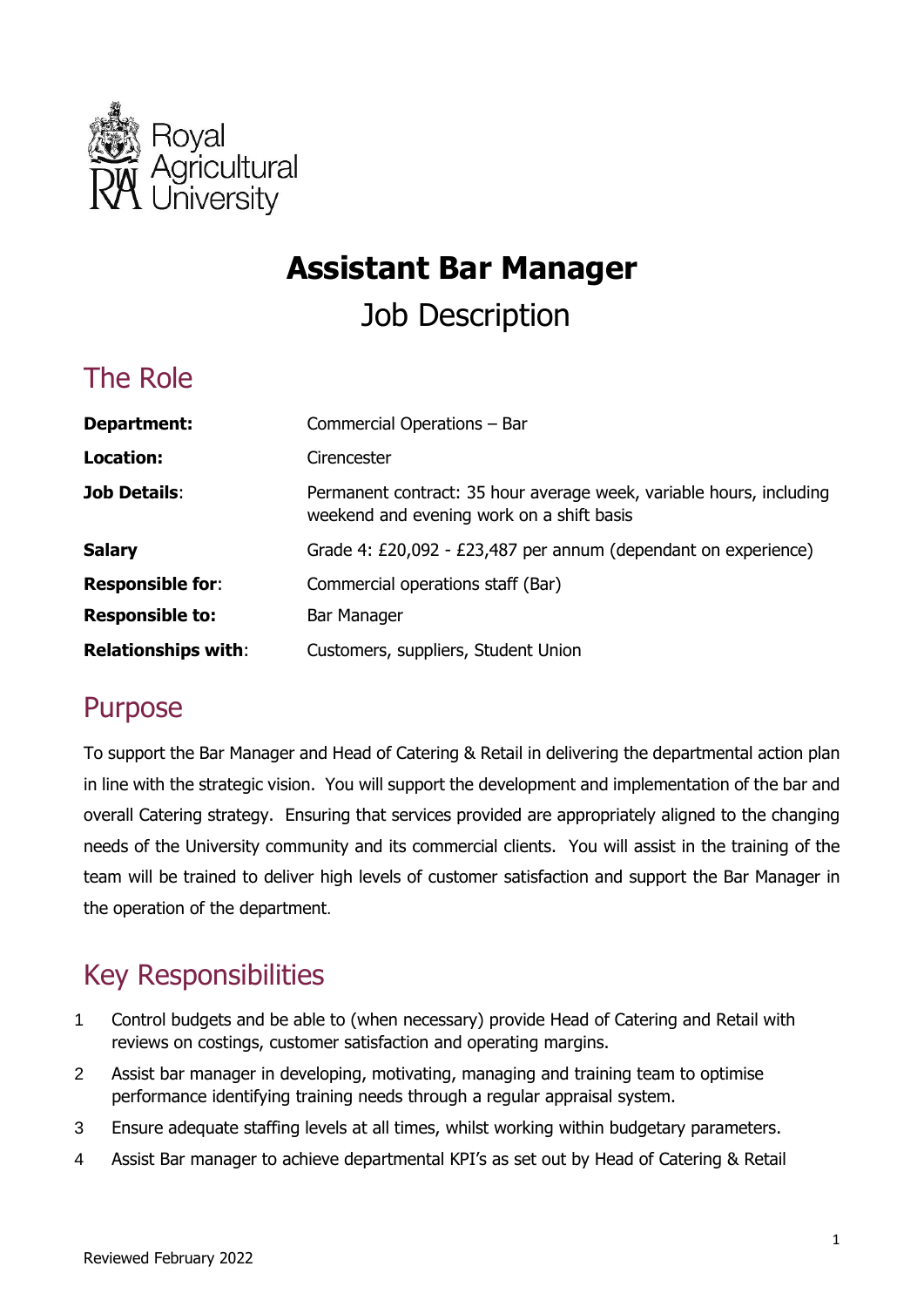- 5 Supervise the bar team and deputise for Bar Manager, ensuring financial, operational and strategic targets are met. Provide written performance reports for Head of Hospitality & Catering when required.
- 6 In conjunction with Bar Manager, work with purchasing consortia and suppliers ensuring optimisation of prices to achieve budgeted profit margins.
- 7 Liaise with the Bar Manager to increase sales, promotional opportunities and develop commercial business whilst delivering first class customer experience.
- 8 In conjunction with the Bar Manager, produce and implement a departmental policy and procedure, to be reviewed annually.
- 9 Responsible for all departmental administration in absence of Bar Manager
- 10 Client Management of non-residential function business in the absence of the Bar Manager, as required.
- 11 In conjunction with Bar Manager, utilise the social media strategy to promote business and opportunities.
- 12 Ensure all health, safety and hygiene regulations are applied in relevant areas and adhered to.
- 13 Awareness of and compliance with all University Policy and procedure
- 14 Deputise for Bar Manager in their absence.
- 15 Such other reasonable tasks as may be requested by Head of Department.
- 16 Nurturing and development of working relationship with Student Union to develop calendar of events.
- 17 To brief the shift with the levels of business for the coming shift and ensure that the team is efficiently deployed to meet the business need.
- 18 To assist the Bar Manager with compiling the staff rota to meet the needs of the business, whilst working within budgetary parameters
- 19 To be responsible for first line performance management
- 20 To have an understanding of budgets and departmental financial performance

## General responsibilities:

- **The University is committed to equality of opportunity. All staff are required to comply with** current legislation, University policies and good practice guidance.
- All staff are required to act in a way that safeguards the health and wellbeing of children and vulnerable adults at all times. The post holder must be familiar with and adhere to appropriate safeguarding policies and guidance and participate in related mandatory/statutory training. Managers have a responsibility to ensure their team members understand their individual responsibilities with regard to safeguarding children and vulnerable adults.
- All staff are required to participate in the University appraisal process and should ensure they are familiar with the process and plan time to prepare for their appraisal. Following the appraisal, staff are expected to undertake in any necessary learning and development and work towards the objectives that have been set.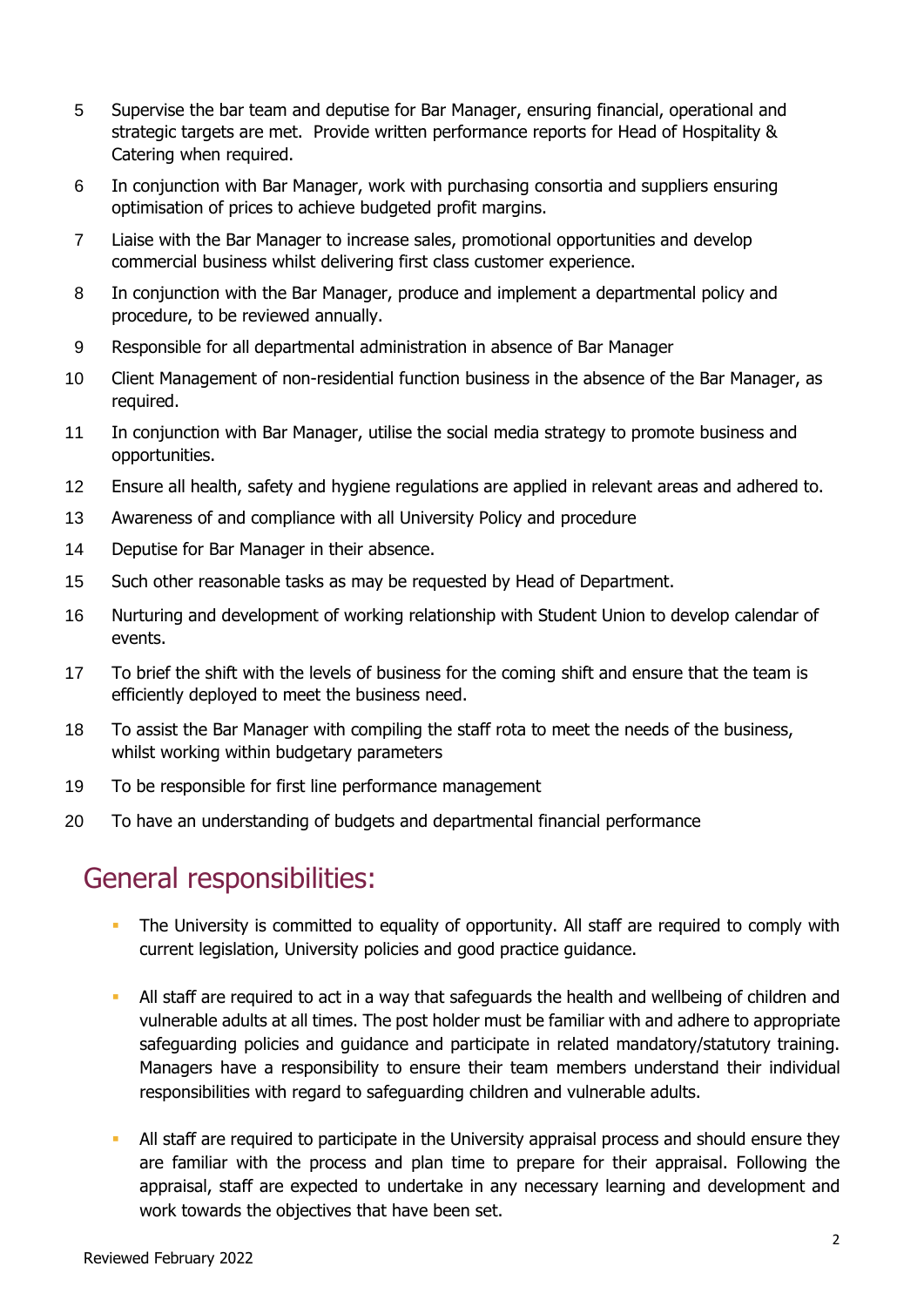- The University expects staff to attend any training designated as mandatory and to undertake learning and development activities to support their role. Managers must facilitate learning and development within their teams.
- It is a condition of employment that staff will not disclose any information obtained in the course of their duties other than to those entitled to receive it. The post holder must ensure highly restricted information to which they have access remains confidential during and after their employment at Royal Agricultural University. All staff must undergo appropriate data that the confidentiality of personal data remains secure and that restricted information or protection training as required.
- All absence from work must be reported in accordance with the University's absence procedures and recorded on iTrent.
- The University acknowledges its responsibility to provide a safe, smoke free environment, to its employees, service users and visitors. It is the policy of the University not to allow smoking on University premises other than in specifically designated areas.

## Person Specification

| <b>Requirements</b><br>The post holder must be able to demonstrate:                                          | <b>Essential</b><br><b>or</b><br><b>Desirable</b> | <b>Measured By</b><br>A) Application Form<br>B) Interview<br>C) Presentation |
|--------------------------------------------------------------------------------------------------------------|---------------------------------------------------|------------------------------------------------------------------------------|
| <b>Qualifications:</b>                                                                                       |                                                   |                                                                              |
| A good standard of education - GCSE or equivalent                                                            | E                                                 | A                                                                            |
| Qualification in Hospitality and catering<br>$\bullet$                                                       | D                                                 | A                                                                            |
| <b>Knowledge, Experience and Skills:</b>                                                                     |                                                   |                                                                              |
| Excellent interpersonal and communication skills<br>$\bullet$                                                | D                                                 | B                                                                            |
| Previous bar/catering supervisory experience<br>$\bullet$                                                    | D                                                 | A, B                                                                         |
| Understanding of budgetary management -<br>$\bullet$                                                         | D                                                 | A, B, C                                                                      |
| Capable of implementing and monitoring of agreed<br>$\bullet$<br>standards                                   | E                                                 | A, B                                                                         |
| Excellent administration and organisational skills<br>$\bullet$                                              | E                                                 | B                                                                            |
| Self-motivation and ability to work in pressurised<br>$\bullet$<br>environment                               | E                                                 | B                                                                            |
| Passionate about hospitality industry and quality<br>$\bullet$                                               | E                                                 | B                                                                            |
| Experience of organising staff rotas<br>$\bullet$                                                            | D                                                 | A,B                                                                          |
| Competent IT skills<br>$\bullet$                                                                             | E                                                 | A, B, C                                                                      |
| Ability to communicate effectively at all levels<br>$\bullet$                                                | E                                                 | B, D                                                                         |
| Customer service focus with the ability to ensure<br>delivery of outstanding levels of customer satisfaction | E                                                 | B,C                                                                          |